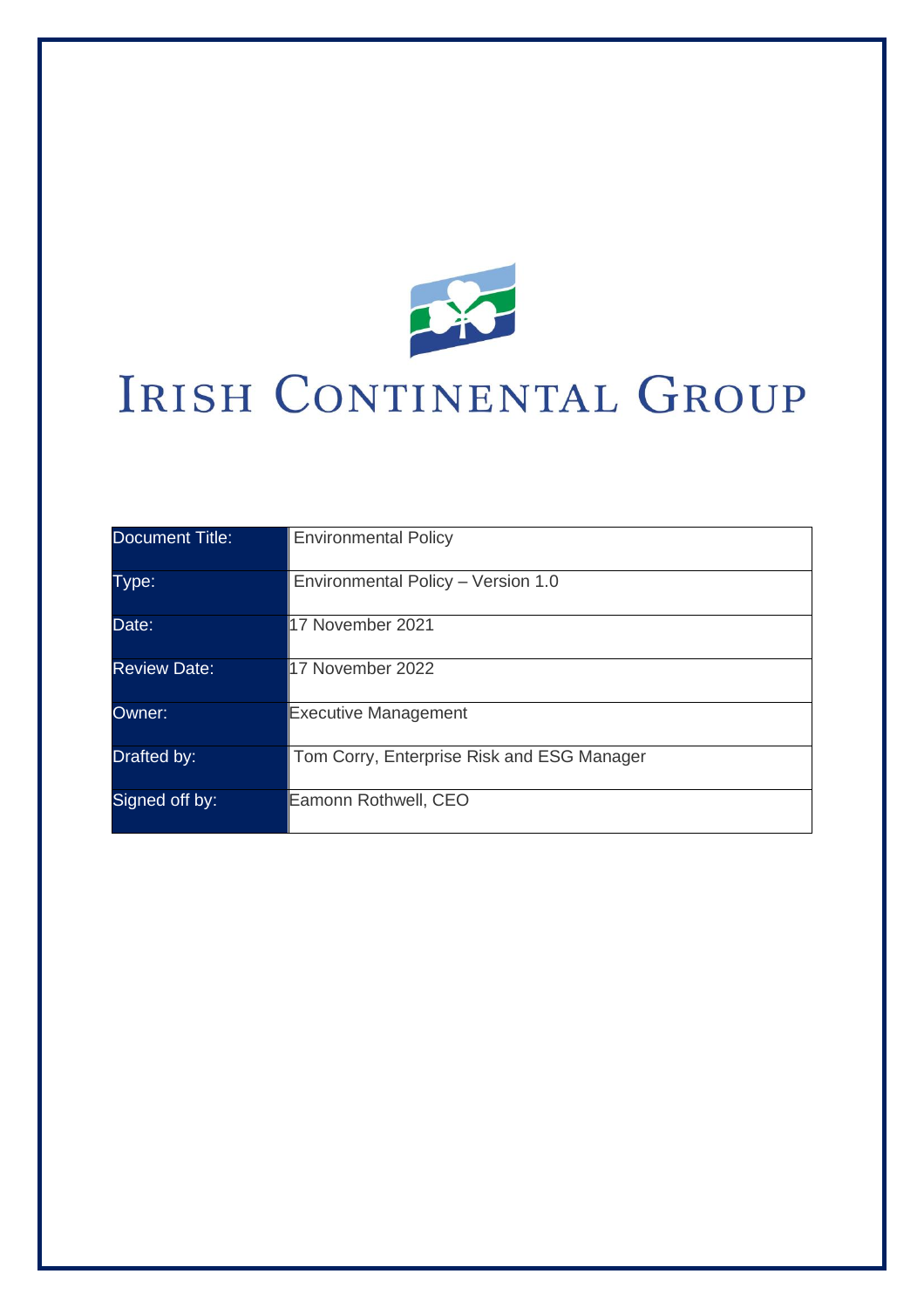## Table of Contents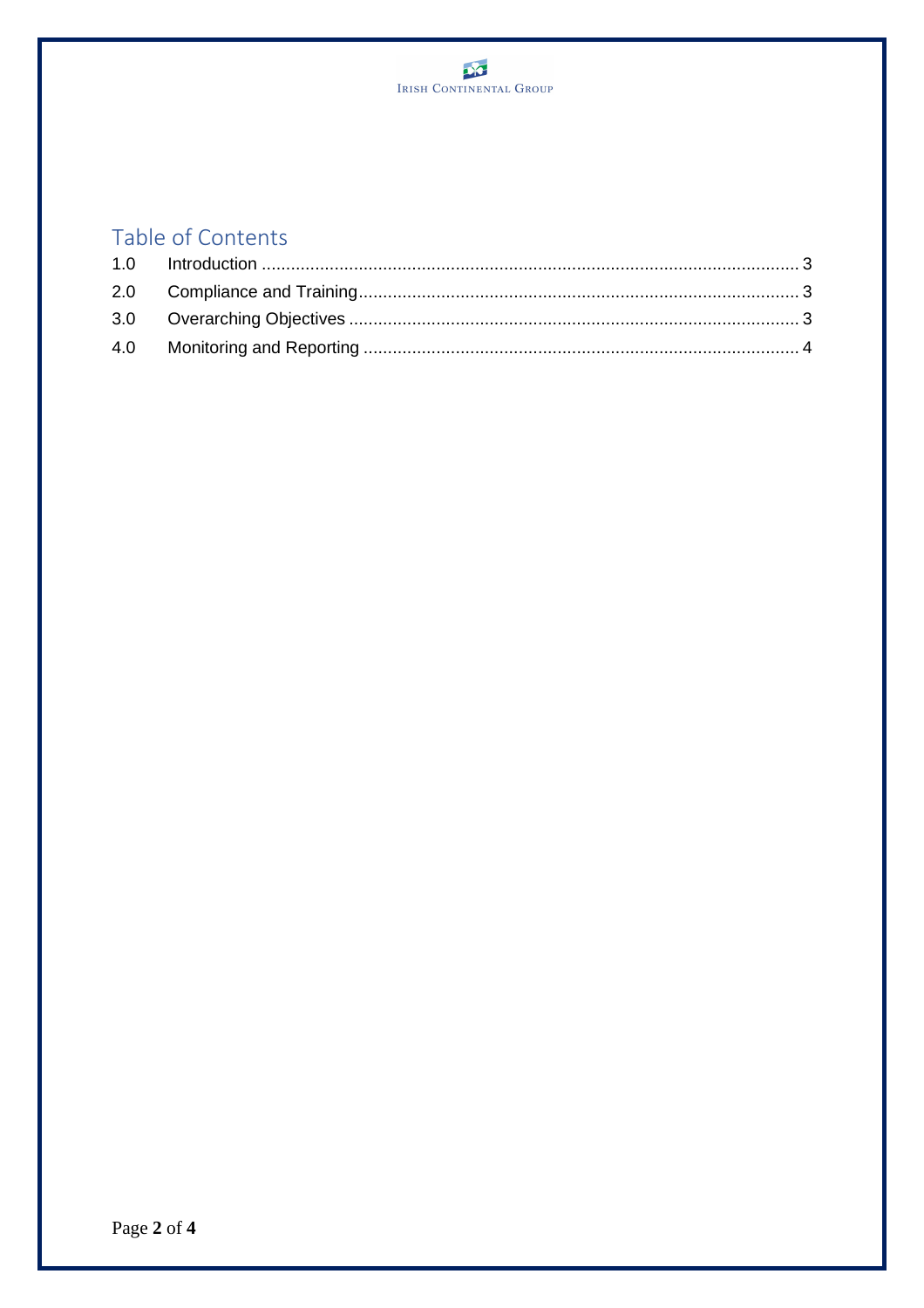#### **1.0 INTRODUCTION**

Irish Continental Group ("ICG") acknowledges a responsibility to ensure our services are delivered in a manner which protects our shared environment and reflects the values of wider society. Our overarching aim as a business is to achieve sustainable success, operating in harmony with the environment and contributing to a prosperous future for all our stakeholders. We pledge to conduct our operations in a way that upholds our environmental and societal responsibilities. The policy will be reviewed, at least annually, as a part of this commitment.

ICG is in the process of finalising its environmental management system ("EMS") that functions as a Group-wide framework to facilitate the protection of the environment and to mitigate the impact of ICG's activities in a unified and structured manner. Following completion, the Group will seek accreditation for its EMS prepared in line with the market leading ISO 14001:2019 standard. Endorsed by the ICG Board and led by senior management, the Group is working to fully integrate environmentally conscious thinking into its day-to-day operations, including a focus on those areas of our activities which have the largest effect on the environment including energy, water use, direct emissions, other waste management and pollution risk.

### **2.0 COMPLIANCE AND TRAINING**

ICG will identify, evaluate and ensure compliance with all applicable international and local environmental laws and environmental requirements, as well as The International Convention for the Prevention of Pollution from Ships (MARPOL) and Sulphur Emissions Control Area guidance and treaty obligations.

This policy is established in conjunction with ICG's overall Environmental and Social Governance initiative which includes a suite of policies covering employee and supplier conduct and corporate governance. These policies are available on the Group's website and internal staff intranet. Employees are provided with appropriate training and guidance in relation to these policies on a regular basis.

### **3.0 OVERARCHING OBJECTIVES**

- Maintain and enhance an EMS which oversees the environmental performance of our operating activities including: greenhouse gas emissions, water and waste management, fleet design and pollution.
- In recognising that small changes can deliver cumulatively large efficiencies over time, ICG has developed a Group-wide environmental framework, the objective of which is to facilitate the continuous improvement of the environmental effects of the Group's activities in a unified and structured manner.
- ICG supports the United Nations Sustainable Development Goals ("SDG"s). While not all SDGs can align to the Group's activities, we have prioritised six areas where we can positively contribute and are committed to in our sustainability initiatives. These are: Gender Equality, Decent Work & Economic Growth, Industry Innovation and Infrastructure, Responsible Consumption and Production, Climate Action and Life Below Water.
- We continue to review established Environmental, Social, and Corporate Governance (ESG) and sustainability reporting frameworks, including SASB<sup>i</sup> and TCFD<sup>ii</sup>, as part of our commitment to enhanced disclosure and transparency, and our process to set meaningful KPIs for the business.